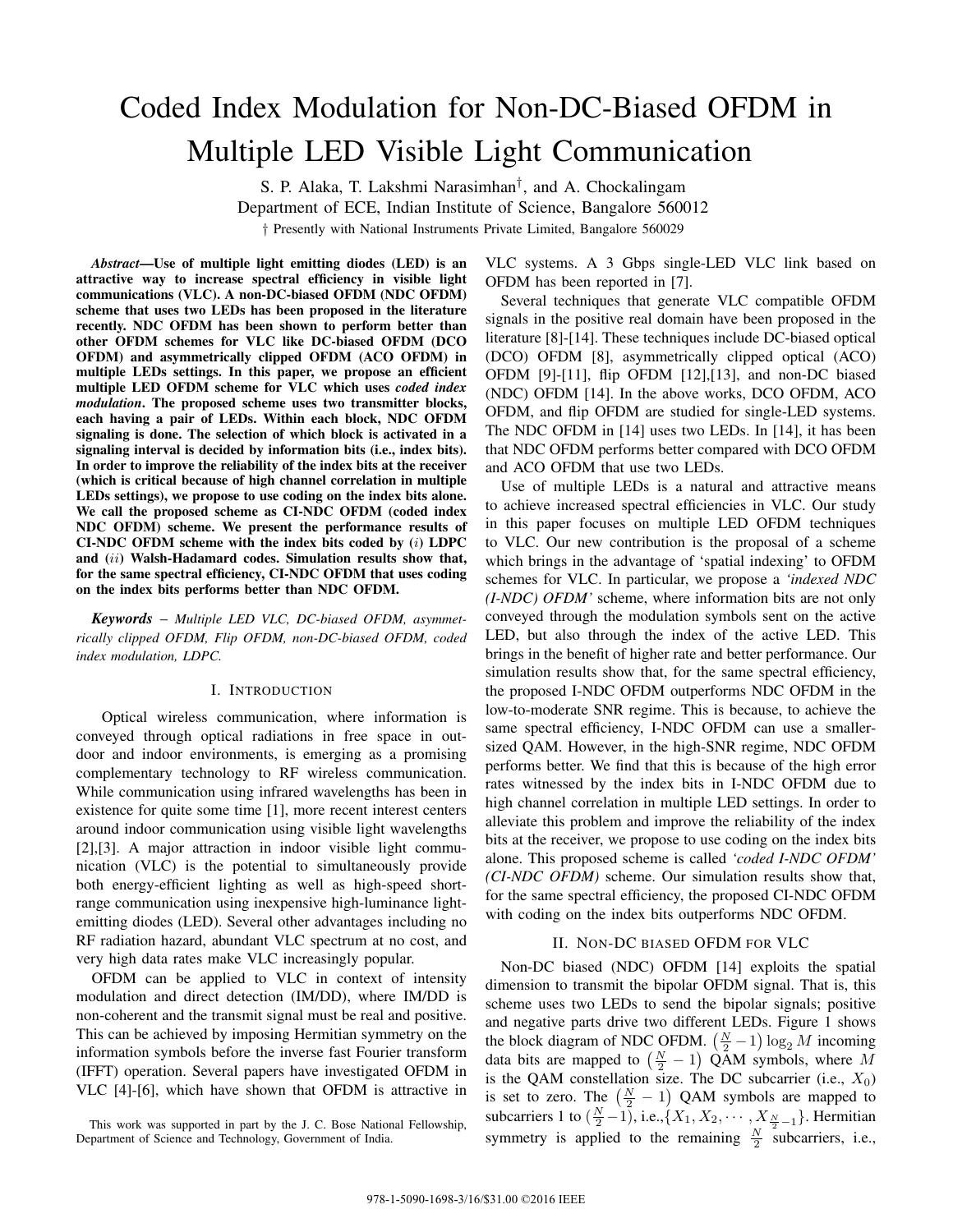complex conjugates of the symbols on the first  $\frac{N}{2}$  subcarriers are mapped on the second half subcarriers in the reverse order, where the  $(\frac{N}{2}+1)$ th subcarrier is set to zero. That is, the input to the  $N$ -point IFFT is given by

$$
[0, X_1, X_2, \cdots, X_{\frac{N}{2}-1}, 0, X_{\frac{N}{2}-1}^*, \cdots, X_2^*, X_1^*]^T.
$$

This Hermitian symmetry ensures that the IFFT output will be real and bipolar. Let  $x(n)$  be the bipolar IFFT output. This output is fed to a polarity separator, which separates the positive and negative parts of  $x(n)$ , i.e.,  $x(n) = x^+(n)+x^-(n)$ , where  $x^+(n)$  and  $x^-(n)$  are defined as  $x^+(n) = \begin{cases} x(n), & \text{if } x(n) \ge 0 \\ 0, & \text{if } x(n) < 0 \end{cases}$ ,  $x^{-}(n) = \begin{cases} x(n), & \text{if } x(n) < 0 \\ 0, & \text{if } x(n) \ge 0. \end{cases}$   $x^{+}(n)$  drives the first LED, and  $-x^{-}(n)$  (i.e., polarity inverted signal) drives the second LED. Therefore, at a given time, only one LED will be active, where the index of the active LED (i.e., LED1 and LED2) is decided by the sign of the OFDM signal. This scheme can be viewed as OFDM with spatial modulation (SM), where the LED to

activate in a given channel use is chosen based on the sign. Due to Hermitian symmetry, the number of independent QAM symbols transmitted per OFDM symbol is reduced from N to  $\frac{N}{2} - 1$ . Thus, the achieved data rate of NDC OFDM is

$$
\eta_{\text{nde}} = \frac{N-2}{2N} \log_2 M \text{ bpcu.}
$$
 (1)

The unipolar OFDM signal is transmitted over the VLC MIMO channel **H**, where **H** is a  $N_r \times N_t$  channel matrix,  $N_t$ is the number of LEDs, and  $N_r$  is the number of PDs. Here,  $N_t = N_r = 2$ . The output of the PDs are fed to the ADCs. The digitized output of the ADCs, denoted by  $y = [y_1(n) \ y_2(n)]^T$ , is fed as input to the SM detector. The SM detector, for example, can be zero forcing (ZF) detector. That is, the SM detector output, denoted by  $y(n)$ ,  $n = 0, 1, \dots, N - 1$ , is

$$
|y(n)| = \max_{i=1,2} |z_i(n)|,
$$
 (2)

sign{*y*(*n*)} = 
$$
\begin{cases} +\text{ve, if } \arg \max_{i=1,2} |z_i(n)| = 1 \\ -\text{ve, if } \arg \max_{i=1,2} |z_i(n)| = 2, \end{cases}
$$
 (3)

$$
\begin{bmatrix} z_1(n) \\ z_2(n) \end{bmatrix} = \begin{bmatrix} (\mathbf{h}_1^T \mathbf{h}_1)^{-1} \mathbf{h}_1^T \mathbf{y} \\ (\mathbf{h}_2^T \mathbf{h}_2)^{-1} \mathbf{h}_2^T \mathbf{y} \end{bmatrix},
$$
(4)

and  $h_i$  is the *i*th column of channel matrix  $H, i = 1, 2$ . The SM detector output  $y(n)$  is then fed to the N-point FFT. From the N-point FFT output, the subcarriers 1 to  $(\frac{N}{2} - 1)$  are demodulated to get back the transmit data. It has been shown that NDC OFDM achieves better performance compared to other OFDM schemes in multiple LED settings [14].

## III. PROPOSED CI-NDC OFDM FOR VLC

Motivated by the advantages of multiple LEDs and spatial indexing to achieve increased spectral efficiency, here we first propose a multiple LED OFDM scheme called 'indexed NDC OFDM (I-NDC OFDM)'. In this scheme, additional bits are conveyed through the index of the active LED. Then, realizing the need to protect the index bits better in this scheme, we



propose to use coding on the index bits. This scheme is called 'coded index NDC OFDM (CI-NDC OFDM)'.

## *A. Proposed I-NDC OFDM*

The block diagram of the proposed I-NDC OFDM transmitter is illustrated in Fig. 2. I-NDC OFDM is an  $N$ subcarrier OFDM system with  $N_p$  pairs of LEDs and  $N_r$ photo detectors, where the total number of LEDs  $N_t = 2N_n$ . We consider  $N_p = 2$ , i.e., there are 2 pairs of LEDs. In Fig. 2, the  ${LED1, LED2}$  pair forms BLOCK 1 and the  ${LED3, LED4}$  pair forms BLOCK 2. In each channel use, only one LED in either BLOCK 1 or BLOCK 2 will be activated. The choice of which BLOCK has to be activated in a given channel use is made based on indexing. In a general setting,  $m$  index bits can select one BLOCK among  $2^m$  BLOCKs. In the considered system,  $m = 1$  and  $N_p = 2$ . Therefore, the BLOCK selection is done using one index bit per channel use. The LED pair in the selected BLOCK will be driven as per the NDC OFDM scheme in Sec. II.



Fig. 2. Proposed I-NDC OFDM transmitter.



*I-NDC OFDM Transmitter:* As in NDC OFDM, in I-NDC OFDM also,  $\left(\frac{N}{2} - 1\right) \log_2 M$  incoming data bits are first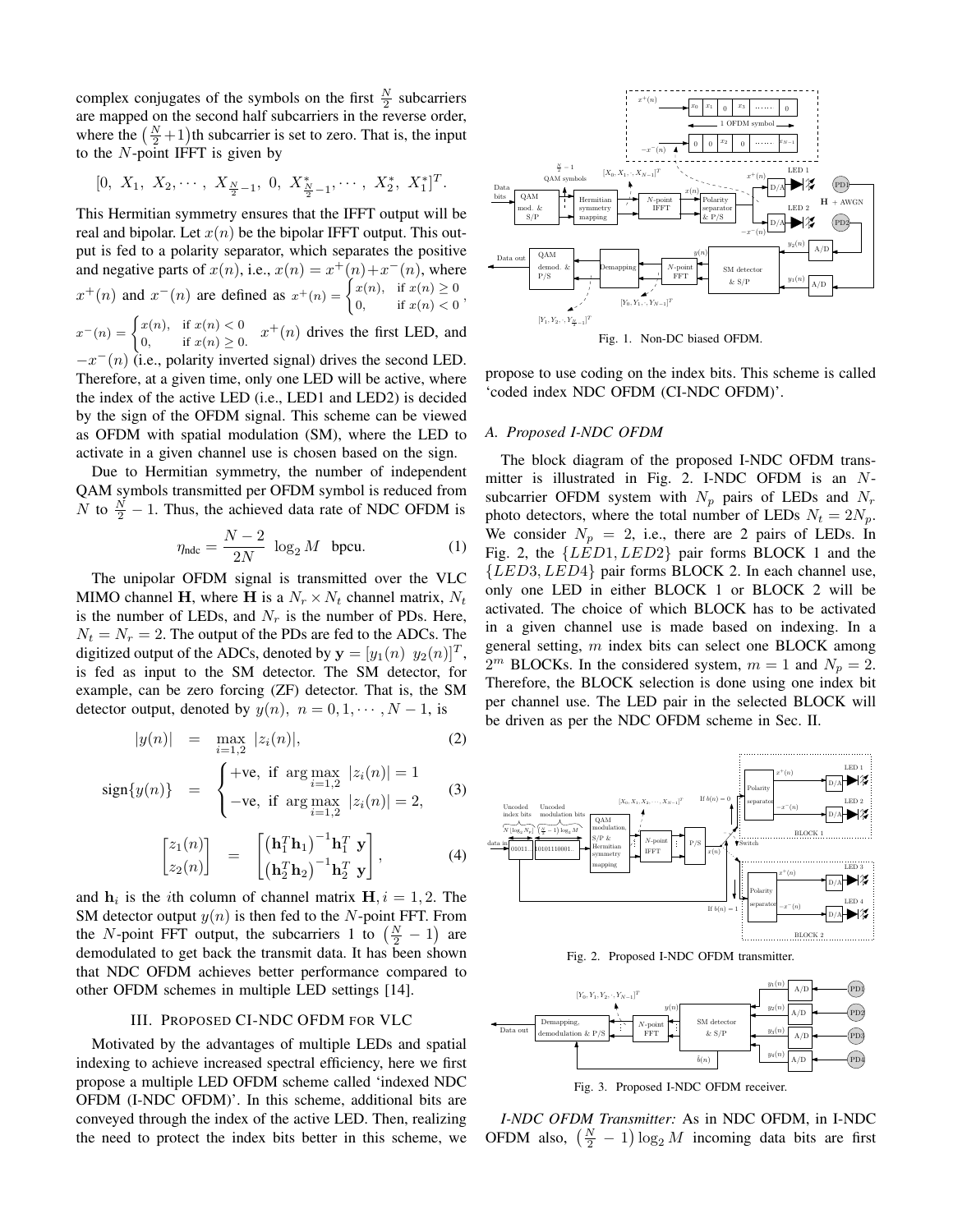mapped to  $(\frac{N}{2} - 1)$  QAM symbols, and the input to the Npoint IFFT is given by

$$
[0, X_1, X_2, \cdots, X_{\frac{N}{2}-1}, 0, X_{\frac{N}{2}-1}^*, \cdots, X_2^*, X_1^*]^T.
$$

This ensures real and bipolar IFFT output. Let  $x(n)$ ,  $n =$  $0, 1, \dots, N - 1$ , be the IFFT output. For large N, (e.g.,  $N \geq 64$ ,  $x(n)$  can be approximated as i.i.d. real Gaussian with zero mean and variance  $\sigma_x^2$ . Therefore,  $|x(n)|$  has an approximately half-normal distribution with mean  $\frac{\sigma_x}{\sqrt{2\pi}}$  and variance  $\frac{\sigma_x^2(\pi-2)}{2\pi}$  [9]. The IFFT output sequence  $x(n)$  is input to a BLOCK selector switch. For each  $n, n = 0, 1, \cdots, N-1$ , the switch decides the BLOCK to which  $x(n)$  has to be sent. This BLOCK selection in a given channel use is done using index bits. Let  $b(n)$  denote the index bit for the *n*th channel use,  $n = 0, 1, \dots, N-1$ . The BLOCK selector switch performs the following operation:

if 
$$
b(n) = 0
$$
,  $x(n)$  goes to BLOCK1  
if  $b(n) = 1$ ,  $x(n)$  goes to BLOCK2.

In the selected BLOCK, the polarity separator separates positive and negative parts of  $x(n)$ ;  $x(n)$  can be written as

$$
x(n) = x^{+}(n) + x^{-}(n),
$$
  

$$
x^{+}(n) = \begin{cases} x(n), & \text{if } x(n) \ge 0 \\ 0, & \text{if } x(n) < 0, \end{cases}
$$

$$
x^{-}(n) = \begin{cases} x(n), & \text{if } x(n) < 0 \\ 0, & \text{if } x(n) \ge 0. \end{cases}
$$

If the selected BLOCK is BLOCK 1,  $x^+(n)$  drives LED1 and  $-x^{-}(n)$  drives LED2. Similarly, if BLOCK 2 is selected,  $x^+(n)$  drives LED3 and  $-x^-(n)$  drives LED4. So, the light intensity emitted by each LED is either  $|x(n)|$  or 0. Since  $|x(n)| \sim \mathcal{N}_+(\frac{\sigma_x}{\sqrt{2\pi}}, \frac{\sigma_x^2(\pi-2)}{2\pi})$ , the intensity *I* is such that

$$
I \in \left\{ \mathcal{N}_+ \left( \frac{\sigma_x}{\sqrt{2\pi}}, \frac{\sigma_x^2(\pi - 2)}{2\pi} \right) \right\}.
$$

*Achieved data rate:* In I-NDC OFDM,  $\left(\frac{N}{2} - 1\right)$  QAM symbols are sent per OFDM symbol. In addition,  $\lfloor \log_2 N_p \rfloor$  number of bits are used to select the active BLOCK per channel use. Therefore, the achieved data rate in I-NDC OFDM is

$$
\eta_{\text{index}} = \left(\frac{\frac{N}{2} - 1}{N}\right) \log_2 M + \frac{N \lfloor \log_2 N_p \rfloor}{N}
$$

$$
= \underbrace{\left(\frac{N-2}{2N}\right) \log_2 M}_{\text{modulation bits}} + \underbrace{\lfloor \log_2 N_p \rfloor}_{\text{index bits}} \text{ bpcu. (5)}
$$

*I-NDC OFDM Receiver:* The block diagram of I-NDC receiver is illustrated in Fig. 3. We assume perfect channel state information at the receiver. Assuming perfect synchronization, the  $N_r \times 1$  received signal vector at the receiver is given by

$$
y = rHx + n,\t\t(6)
$$

where **x** is the  $N_t \times 1$  transmit vector, r is the responsivity of the detector, and **n** is the noise vector of dimension  $N_r \times$ 1. Each element in the noise vector **n** can be modeled as i.i.d. real AWGN with zero mean and variance  $\sigma^2$ . Note that



Fig. 4. Geometric set-up of the considered indoor VLC system. A dot represents a photo detector and a cross represents an LED.

the transmit vector **x** has only one non-zero element, and the remaining  $N_t - 1$  elements are zeros. The non-zero element in  $x$  represents the light intensity  $I$  emitted by the active LED, where  $I \sim \mathcal{N}_+(\frac{\sigma_x}{\sqrt{2\pi}}, \frac{\sigma_x^2(\pi-2)}{2\pi})$ . The average received signalto-noise ratio (SNR) is given by  $\overline{\gamma} = \frac{r^2 P_r^2}{\sigma^2}$ , where

$$
P_r^2 = \frac{1}{N_r} \sum_{i=1}^{N_r} \mathbb{E}[|\mathbf{H}_i \mathbf{x}|^2] = \frac{\sigma_x^2}{2N_r} \sum_{i=1}^{N_r} \sum_{j=1}^{N_t} h_{ij}^2, \qquad (7)
$$

and  $H_i$  is the *i*th row of H. The received optical signals are converted to electrical signals by the PDs. The output of these PDs are then fed to the ADCs. The output of the ADCs is given by the vector  $y = [y_1(n) \ y_2(n) \ y_3(n) \ y_4(n)]^T$ , which is fed to the SM detector. The bipolar output of the SM detector is fed to the  $N$ -point FFT. The SM detector can be a ZF detector. That is, the SM detector output, denoted by  $y(n), n = 0, 1, \cdots, N-1$ , is

$$
|y(n)| = \max_{i=1,2,3,4} |z_i(n)| \tag{8}
$$

$$
\text{sign}\{y(n)\} = \begin{cases}\n+ \text{ve, if } \arg \max_{i=1,2,3,4} |z_i(n)| = 1 \\
- \text{ve, if } \arg \max_{i=1,2,3,4} |z_i(n)| = 2 \\
+ \text{ve, if } \arg \max_{i=1,2,3,4} |z_i(n)| = 3 \\
- \text{ve, if } \arg \max_{i=1,2,3,4} |z_i(n)| = 4,\n\end{cases}
$$
\n(9)

where

$$
\begin{bmatrix} z_1(n) \\ z_2(n) \\ z_3(n) \\ z_4(n) \end{bmatrix} = \begin{bmatrix} (\mathbf{h}_1^T \mathbf{h}_1)^{-1} \mathbf{h}_1^T \ \mathbf{y} \\ (\mathbf{h}_2^T \mathbf{h}_2)^{-1} \mathbf{h}_2^T \ \mathbf{y} \\ (\mathbf{h}_3^T \mathbf{h}_3)^{-1} \mathbf{h}_3^T \ \mathbf{y} \\ (\mathbf{h}_4^T \mathbf{h}_4)^{-1} \mathbf{h}_4^T \ \mathbf{y} \end{bmatrix}, \qquad (10)
$$

and  $h_i$  is the *i*th column of channel matrix **H**,  $i = 1, 2, 3, 4$ . The SM detector output  $y(n)$  is fed to the N-point FFT. The subcarriers 1 to  $(\frac{N}{2}-1)$  at the FFT output and demodulated to get back the transmit data. The index bits  $b(n)$ s are detected as  $\hat{b}(n) = 0$  if  $\arg \max_{i=1,2,3,4} |z_i(n)| = 1$  or 2.  $\hat{b}(n) = 1$  if  $\arg \max_{i=1,2,3,4} |z_i(n)| = 3$  or 4.

## *B. Performance of I-NDC OFDM*

Here, we present the BER performance of the proposed I-NDC OFDM scheme for various system parameters. he indoor VLC system set up is shown in Fig. 4. The system parameters of the indoor VLC system considered in the simulation are given in Table I. We also compare the performance of the proposed I-NDC OFDM with that of NDC OFDM. We fix the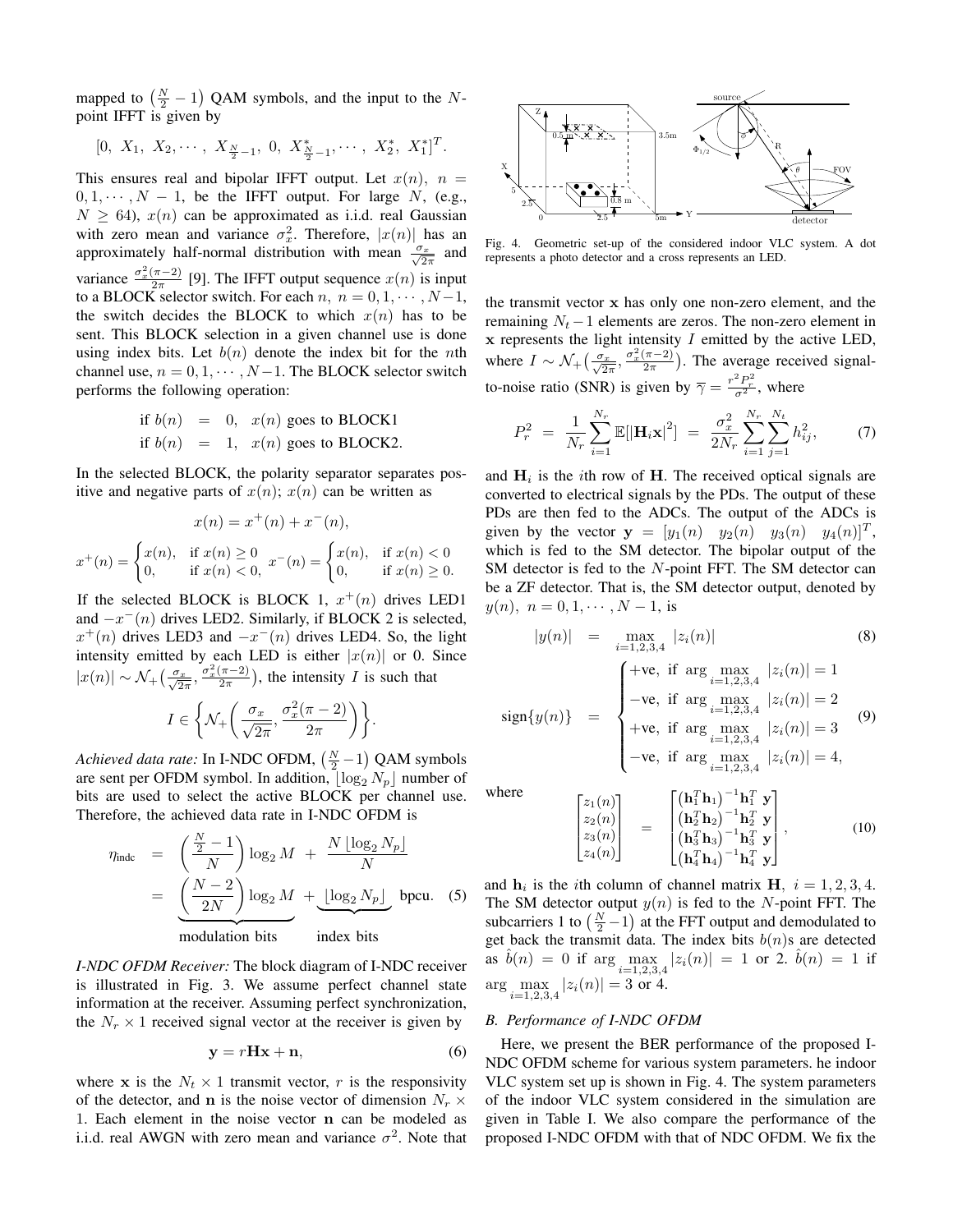| Room        | Length $(X)$          | 5m               |
|-------------|-----------------------|------------------|
|             | Width $(Y)$           | 5m               |
|             | Height $(Z)$          | 3.5 <sub>m</sub> |
| Transmitter | Height from the floor | 3m               |
|             | Elevation             | $-90^{\circ}$    |
|             | Azimuth               | $0^{\circ}$      |
|             | $\Phi_{1/2}$          | $60^{\circ}$     |
|             | Mode number, $n$      |                  |
|             | $d_{tx}$              | 1 <sub>m</sub>   |
| Receiver    | Height from the floor | 0.8 <sub>m</sub> |
|             | Elevation             | $90^{\circ}$     |
|             | Azimuth               | $0^{\circ}$      |
|             | Responsivity, $r$     | 1 Ampere/Watt    |
|             | FOV                   | $85^\circ$       |
|             | $d_{rx}$              | 0.1 <sub>m</sub> |

TABLE I SYSTEM PARAMETERS IN THE CONSIDERED INDOOR VLC SYSTEM.



Fig. 5. Comparison of the BER performance of NDC OFDM and the proposed I-NDC OFDM for  $\eta = 4$ , 5 bpcu,  $N_r = 4$ .

number of LEDs in I-NDC OFDM to be  $N_t = 4$  (see Fig. 2), and the number of PDs to be  $N_r = 4$ . The PDs are kept symmetrical on top of a table with respect to the center of the floor with a  $d_{rx}$  of 0.1m. The LEDs are kept symmetrical with respect to the center of the room at 1m apart and at 3m height(i.e.,  $d_{tx} = 1$ m and  $z = 3$ m). Two among the four LEDs are used for NDC OFDM. The channel gain between  $j$ th LED and *i*th PD is calculated as  $[1]$ 

$$
h_{ij} = \frac{n+1}{2\pi} \cos^n \phi_{ij} \cos \theta_{ij} \frac{A}{R_{ij}^2} \text{rect}\Big(\frac{\theta_{ij}}{FOV}\Big),\tag{11}
$$

where  $\phi_{ij}$  is the angle of emergence with respect to the jth source (LED) and the normal at the source,  $n$  is the mode number of the radiating lobe given by  $n = \frac{-\ln(2)}{\ln \cos \Phi_{\frac{1}{2}}}$ ,  $\Phi_{\frac{1}{2}}$  is the half-power semiangle of the LED [15],  $\theta_{ij}$  is the angle of incidence at the  $i$ th photo detector,  $A$  is the area of the detector,  $R_{ij}$  is the distance between the jth source and the ith detector, FOV is the field of view of the detector, and rect(x) = 1 if  $|x|$  < 1 and rect(x) = 0 if  $|x| > 1$ .

Figure 5 presents the BER performance comparison of I-NDC OFDM and NDC OFDM for  $\eta = 4$ , 5 bpcu. We fix the number of PDs to be  $N_r = 4$  for both I-NDC OFDM and NDC OFDM. The parameters considered in these systems for  $\eta = 4$  bpcu are: 1) NDC OFDM:  $N_t = 2$ ,  $N_r = 4$ ,  $M = 256$ , and 2) I-NDC OFDM:  $N_t = N_r = 4$ ,  $M = 64$ . Similarly, the system parameters considered for  $\eta = 5$  bpcu are: 1) NDC OFDM:  $N_t = 2$ ,  $N_r = 4$ ,  $M = 1024$ , and 2) I-NDC OFDM:  $N_t = N_r = 4$ ,  $M = 256$ . From Fig. 5, it can be seen that the I-NDC OFDM outperforms NDC OFDM at low SNRs. This is because, to achieve the same spectral efficiency, I-NDC OFDM uses a smaller-sized QAM compared to that in NDC OFDM. But, as the SNR increases, the NDC OFDM outperforms I-NDC OFDM. This is because, as the number of LEDs is increased, the channel correlation increases which affects the detection performance. Note that, though only one LED will be active at a time in both NDC OFDM as well as I-NDC OFDM, NDC OFDM has 2 LEDs whereas I-NDC OFDM has 4 LEDs.

## *C. Proposed CI-NDC OFDM*

*Motivation for CI-NDC OFDM:* While investigating the poor performance of I-NDC OFDM at high SNRs, we observed from the simulation results that reliability of the index bits is far inferior compared to the reliability of the modulation bits. This is illustrated in Fig. 6. As can be seen, the reliability of the index bits is so poor relative to the that of the modulation bits, the overall performance is dominated by the performance of the index bits. This is because while the modulation bits have the benefit of OFDM signaling to achieve good performance, the index bits did not have any special physical layer care. This has motivated the need to provide some physical layer protection in the form of coding, diversity, etc. Indeed, as can be seen from Fig. 6, in the ideal case of error-free reception of index bits, the I-NDC OFDM has the potential of outperforming NDC-OFDM even at high SNRs; see the plots of I-NDC OFDM (error-free index bits) and NDC OFDM. Motivated by this observation, we propose to use coding to improve the reliability of index bits.



Fig. 6. Reliability of modulation bits and index bits in the proposed I-NDC OFDM for  $\eta = 4$  bpcu,  $N_r = 4$ .

*LDPC coding for index bits:* We propose to use a rate- LDPC code to encode  $k_c$  uncoded index bits and obtain  $n_c$ coded index bits,  $r = \frac{k_c}{n_c}$ . At the transmitter,  $k_c$  uncoded index bits are accumulated to obtain  $n_c$  LDPC coded index bits. Now, the  $n_c$  coded index bits are used to select the index of the active LED block. Thus, one LDPC codeword of size  $n_c$ is transmitted in  $\frac{n_c}{\lfloor \log_2 N_p \rfloor}$  channel uses. Therefore, the overall spectral efficiency achieved by the CI-NDC scheme is

$$
\eta_{\text{cinde}} = r \lfloor \log_2 N_p \rfloor + \frac{N-2}{2N} \log_2 M_c \text{ bpcu}, \tag{12}
$$

where  $M_c$  is the size of the QAM alphabet used.

*Walsh coding for index bits:* Though LDPC codes provide excellent error correction capabilities, their complexity and